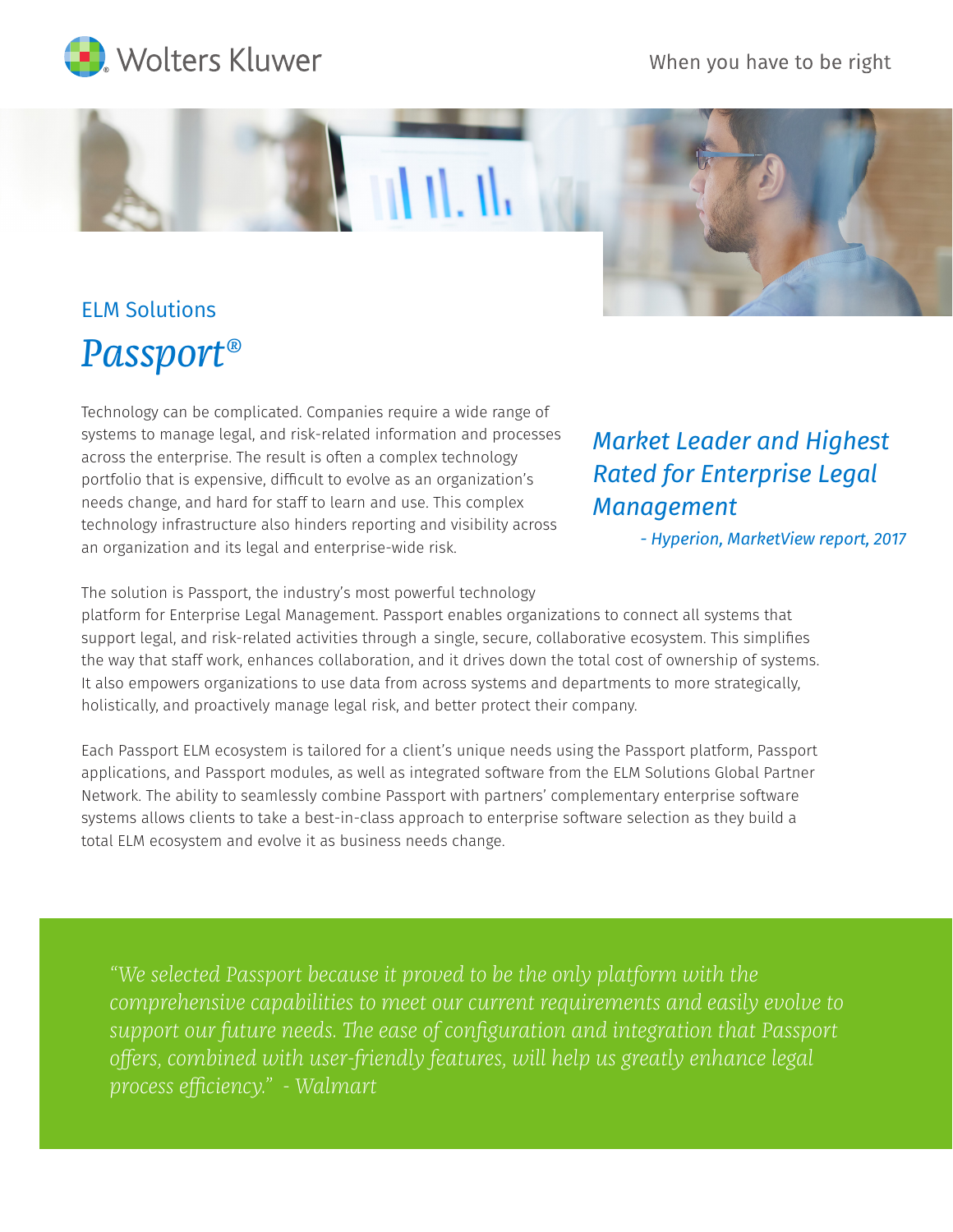# *Passport®*

### Simplify and Connect Technology

Passport is a patented technology platform that provides the core components that are common and reusable across legal and claims applications — for example, a database, security, a workflow engine, a rules engine, search, and more. These core components are leveraged by all of the applications and modules that are built on Passport. This ensures that systems work together seamlessly and easily share data for reporting. It makes system administration and support more efficient. And, because Passport provides a single workspace to access all of the essential information and resources that staff need, they benefit from a streamlined user experience.

Passport offers a solid foundation for the consolidation of systems, which can include:

- Enterprise Legal Management applications offered by ELM Solutions
- Applications or modules built on Passport by the client
- Applications or modules developed on Passport by ELM Solutions partners
- Applications that clients choose to integrate with Passport



Integrated Applications

This ability to integrate other applications into the Passport ecosystem — such as accounts payable, document management, HR, e-discovery, or claims management systems, to name just a few — supports seamless workflow and reporting across all legal and risk-related data and processes. It also enables ELM Solutions to deliver total solutions that are comprised of the client's choice of best-in-class software.

Management of systems is also simpler with Passport. Powerful toolkits provide clients with the ability to administer and configure Passport on their own, or even extend their solution by building new functionality, or even new applications or modules, in-house. This allows organizations to quickly evolve Passport to meet changing business needs. It also enables them to more efficiently manage and support systems, and, ultimately, reduce their technology's total cost of ownership.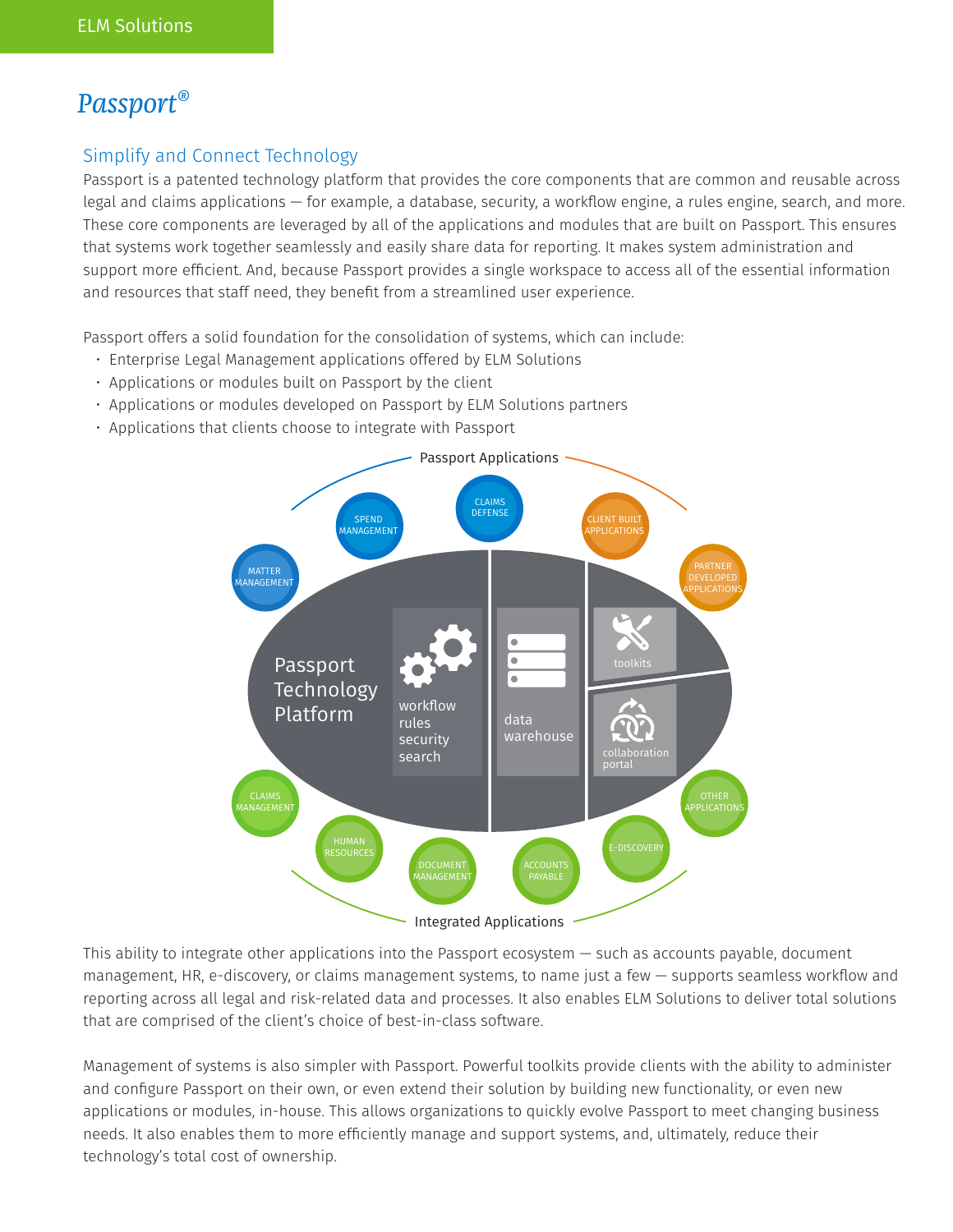

### Enhance Collaboration

Passport enhances collaboration among internal staff through its integration of processes, data, and documents on a single platform. The solution enables team members across different departments and geographies to use a common platform, which eliminates gaps in communication, information-sharing, and cost management.

*"In developing our long-term technology strategy, we selected Passport because it will bring all of our departments' systems together in one place and has the capabilities to enhance collaboration internally and with outside counsel." - CenturyLink*

Passport also enhances collaboration with external business partners. Organizations use the Passport Collaboration Portal to securely collaborate with law firms and other external partners on matter updates, budgets, timekeeper rates, and accruals. The portal provides a secure pipeline for the transmission of data, which makes collaborating externally easy and efficient, while also enabling companies to meet highly-stringent data security standards that may be driven by regulatory or IT requirements.

#### Gain Visibility and Actionable Insights

With its powerful data warehouse, Passport simplifies data consolidation and delivers reporting that unites data from all applications on the platform. The result is improved visibility across systems and departments that provides a holistic view of legal and enterprise-wide risk.

*"Passport provides the visibility that's necessary for strategic department management." - Nissan International*

Passport is complemented by a range of advanced business intelligence and legal analytics solutions that enable role-based dashboards, historical data mining, industry benchmarking, data visualization, and more. When clients combine these tools with Passport data consolidation capabilities, they gain a clear line of sight across their legal and risk-related data, as well as actionable insights that enable them to more effectively make business decisions and mitigate risk.

#### Meet Unique and Evolving Business Needs

Passport toolkits provide powerful capabilities to administer, configure, and extend Passport solutions. ELM Solutions clients use Passport toolkits to:

- Configure and extend their Passport solutions to meet unique • and changing business needs
- Efficiently administer and support their legal and claims systems

*"Passport will provide a legal technology infrastructure that supports both our near-term operational needs, as well as allow us to evolve the system to support long-term legal strategy." - United Airlines*

 • Manage many types of system customization and system maintenance projects in-house, which helps to reduce the total cost of ownership of their solutions

ELM Solutions partners use Passport toolkits to:

- Configure and extend Passport to support Passport implementation projects
- Develop new applications or modules on the platform that complement Passport solutions
- Build connectors that provide pre-packaged integrations between Passport and other best-in-class or enterprise • applications, which supports specific client integration needs